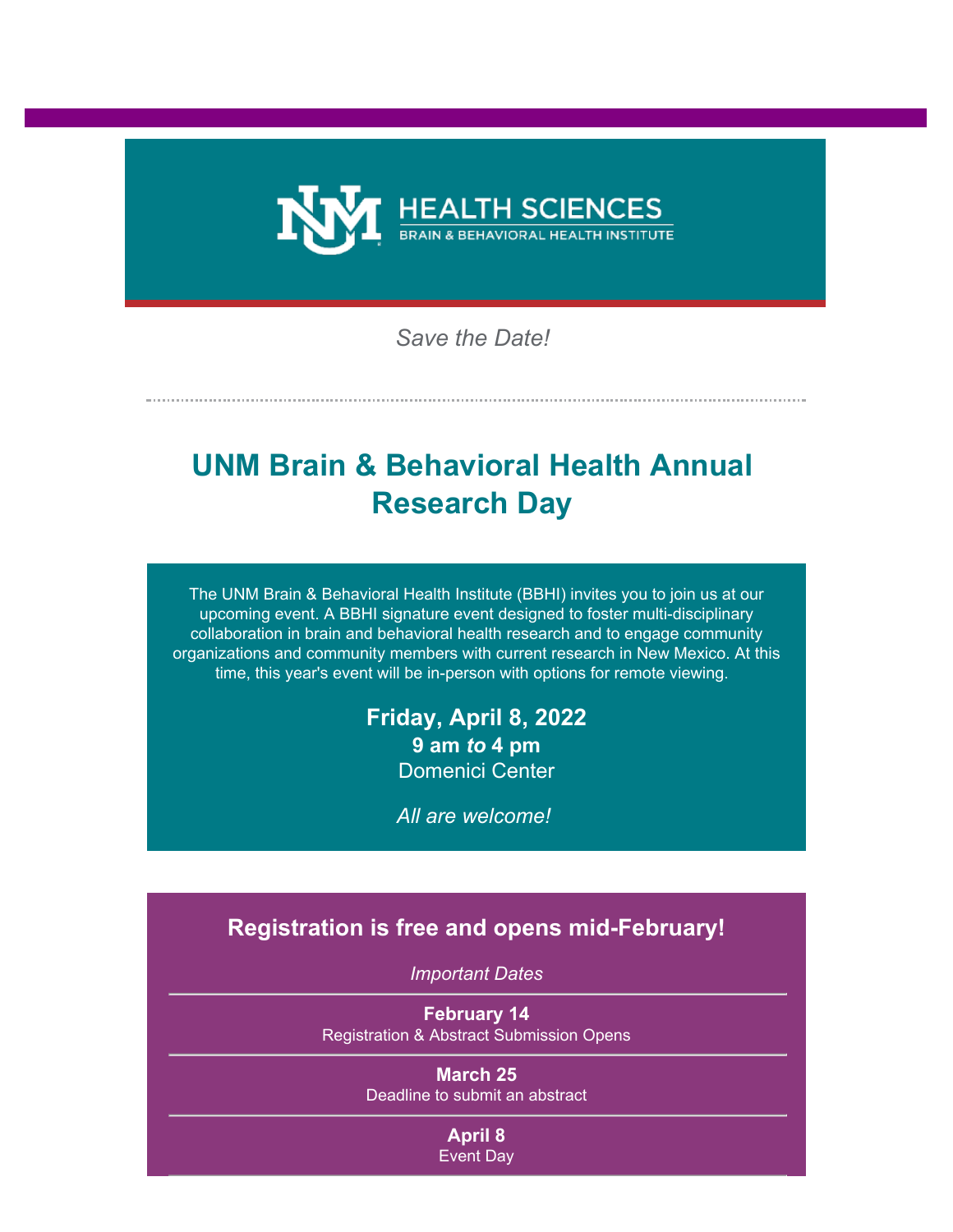#### **Poster Session**

Community Organizations, UNM Faculty, Staff, Students, Postdoctoral Fellows and Residents are encouraged to participate.

Students, postdoctoral fellows, residents & other trainees and community organizations are eligible for the "opt-in" competition part of the poster session. For academic research posters: three monetary awards will be given among three categories (basic science, clinical research & population health). \$500 first place, \$250 second place, \$125 third place. For community organizations, a \$250 award will be given to two finalists.

# **Keynote Presentation**



**Michael E. Hasselmo, D.Phil** Professor, Department of Psychological and Brain Sciences, Boston University

Dr. Michael E. Hasselmo will talk on cholinergic theories of memory dysfunction in model system and clinical setting.

# **Afternoon Session**

## **UNM Resource Showcase in brain and behavioral health research**

Showcase of resources at UNM on pre-clinical and clinical cores, and successful community-based research. Small group discussions will provide a unique opportunity for New Mexico community members and UNM-HSC faculty, staff, and students to interact and exchange experience and priorities.